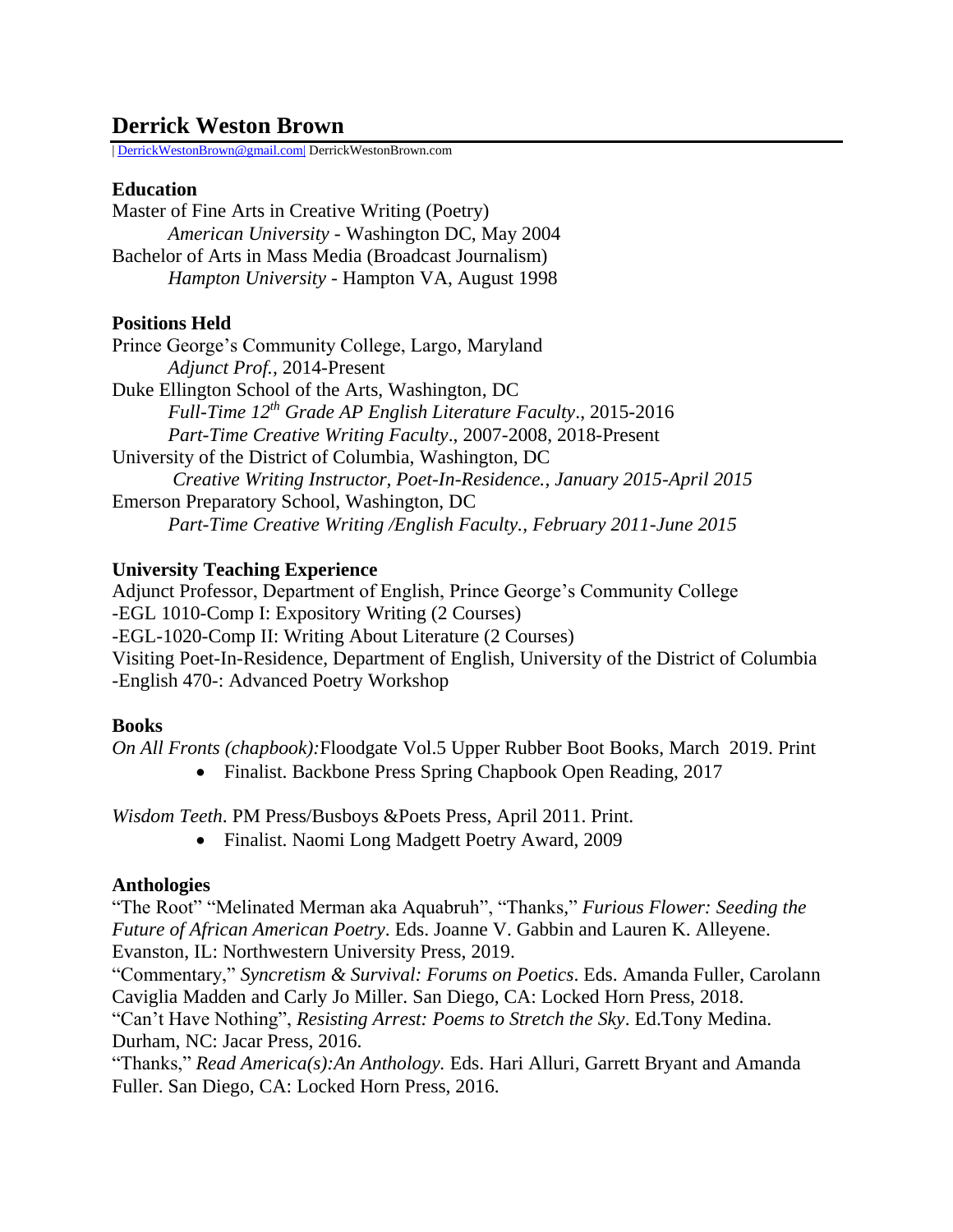"Paul D's Haiku for Sethe", *A Face to Meet the Faces*: *An Anthology of Contemporary Persona Poetry.* Eds. Stacey Lynn Brown and Oliver de la Paz. Akron, OH: University of Akron Press, 2012.

"Missed Train", *Full Moon on K Street: Poems About Washington DC*. Ed. Kim Roberts. Berks County, PA: Plan B Press, 2009.

## **Periodicals**

"Recall" *Bayou Magazine Issue 70 (Spring 2019)* Print. "Pool" *Narrative Northeast (February 4, 2019)* [Web.](https://bit.ly/30POTNA) "Witness" *RACEBAITR Magazine Rape Can & Must End Issue (October 2018)* [Web.](https://racebaitr.com/2018/10/02/rape-can-must-end-poems/) "Bruuuuuh or When Brothers Debate Black Panther." *Little Patuxent Review (Summer 2018)*  Print. "How The Aquarian Celebrates His First Prolonged Headstand" *ASANA- A Seat On The Mat- Black Yogis Blog (June 6, 2018)* [Web.](https://www.aseatonthemat.com/a-seat-on-the-mat/2018/6/6/how-the-aquarian-celebrates-his-first-prolonged-yoga-headstand-by-derrick-weston-brown) "D.C. Schools Teach Black Lives Matter" *Washington Afro-American Newspaper* : (February 14, 2018)<https://bit.ly/2Plk0Ls> "At the VA" *Cave Canem Poets Blog: Poet of the Week* (2017) [Web.](https://cavecanempoets.org/derrick-weston-brown-poet-of-the-week/) "Halo of Arms" *Vinyl Magazine (February 15, 2017)* [Web.](http://bit.ly/2Fh9XCz;) "Cave Canem at Twenty :Reflections From '96 *(November, 2016)* [Web](http://bit.ly/2oTUVvD) "Cause I Said So!" *Fledgling Rag Issue* 17 (*Spring 2016)* Print. "We Can't Have Nothing*" Colorlines* (*June 19, 2015*) [Web.](http://bit.ly/1E8snOt) "Future Shock" "Cold" Bernard" *Tidal Basin Review: The 2084 Issue (Winter 2015)* [Web.](http://bit.ly/1CAYy9R) *"*Despite*" Blog This Rock "Poem of The Week"* (November 22, 2013) [Web](http://blogthisrock.blogspot.com/2013/11/poem-of-week-derrick-weston-brown.html)  "Open House" *Little Patuxent Review* **(**Summer 2013) Print "How Lina Reads the Word" *The Busboys and Poets Blog* (April 17, 2012) [Web.](http://bit.ly/NJAA16) "Tremor" *Vinyl Online Poetry Journal* (2011) [Web.](http://vinylpoetryandprose.com/volume-3/) "Touched," nominated for a Pushcart Prize. *Little Patuxent Review (Winter 2011)* Print. "Bell Canto" *Reverie: The Journal of Mid-West African American Literature (2011*) Print. "Misdirected: A Bop in the key of ATCQ" "Common Responds to an Interviewers's Question on Erykah Badu" *Words.Beats.Life: The Global Journal of Hip Hop Culture* (2010)

## **Essays/Book Reviews**

"How The Beat Was Born: DJ Kool Herc and the Creation of Hip Hop" *Social Justice Books: A Teaching for Change Project* (2013). [Web](https://socialjusticebooks.org/when-the-beat-was-born-dj-kool-herc-and-the-creation-of-hip-hop/)

# **Film**

Print.

Haiku: The Art of the Short Poem. North American Haiku Conference (Brooks Books) 2008**.**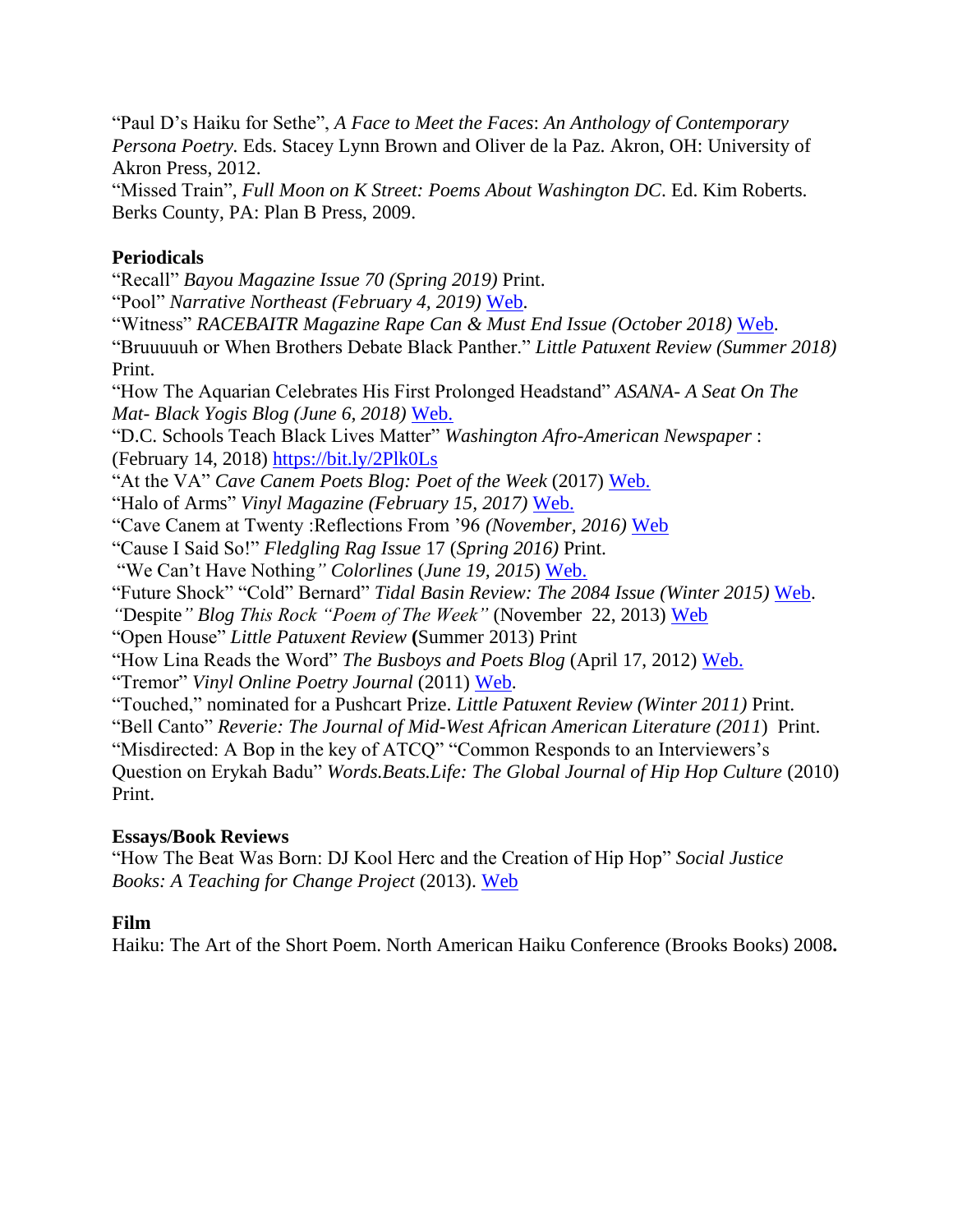#### **Refereed Conference Presentations**

Panelist with Jericho Brown, Sarah Browning, Sonia Sanchez "Dream the Dreamers Dreamed: A Tribute to Langston Hughes" Association of Writers & Writing Programs Conference, Washington, D.C. 2011.

"African Americans Writing Haiku" Haiku North America Conference Sawtooth School of Visual Art , Winston- Salem, NC August 17, 2007

#### **Craft Seminars**

#### **Awards & Fellowships**

Finalist Backbone Press Spring Open Reading chapbook manuscript contest August, 2017 Summer Residency at the Virginia Center of the Creative Arts, 2015 \$1000 Individual Artist Award in Poetry from the Maryland State Arts Council, 2014 Visiting Writer PEN/Faulkner Foundation's Writers in Schools Program, 2012 Writer-In-Residence for the Howard County Poetry & Literary Society, 2012-2013 Master of Ceremonies for 2012 Larry Neal Writers' Competition Awards, May 2012 Nominated for Pushcart Prize, The Little Patuxent Review for the poem "Touched," 2012 VONA Voices Summer Workshop Fellow and Residency Scholarship 2009, 2013 Wisdom Teeth manuscript finalist for Naomi Long Madgett Lotus Press Poetry Prize, 2009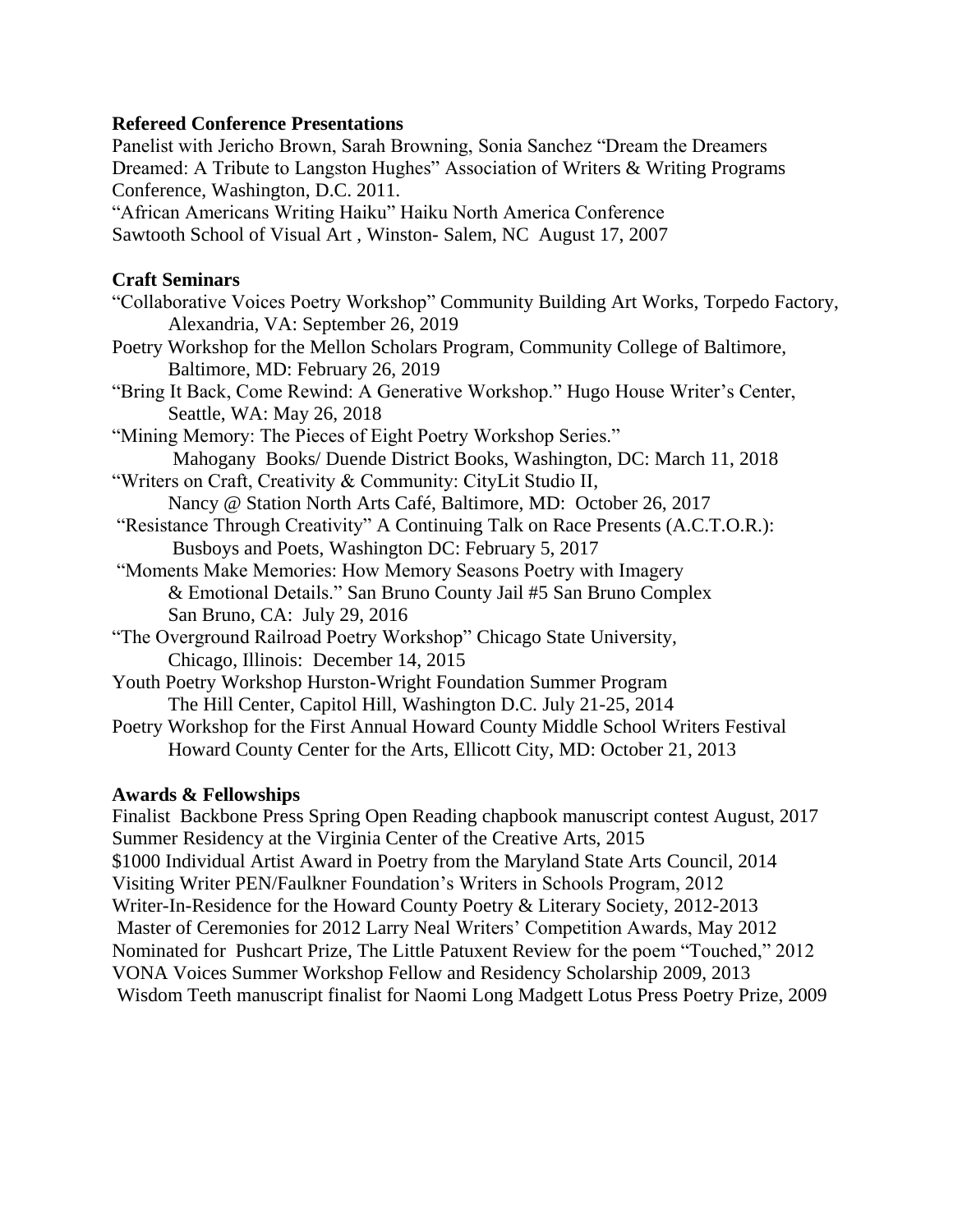#### **Poetry Readings**

New Book Release Reading Series, East City Books, Washington, DC Young Writers Workshop Visiting Writers Reading, Sweet Briar College, Amherst, VA Mellon Scholars Public Reading, Community College of Baltimore County, Baltimore, MD Seema Reza Book Release, Writer's Center, Chevy Chase, MD Cave Canem AWP Reading, Bowery Poetry Club, Ney York, NY Creative Minds Public Charter School, Washington DC Beyond Borders: A Migrant Justice Reading, American Poetry Museum, Washington DC Visiting Writers Series, Open Books, Seattle, Washington PEN-Faulkner Writers-In-Schools Visit, Goodwill Excel Center, Washington DC PEN-Faulkner Writers-In-Schools Visit, School Without Walls, Washington DC Two Countries Poetry Anthology, The Potter's House Book Store, Washington DC Berl's Brooklyn Poetry Shop, Brooklyn NY Wilde Readings: Monthly Reading Series, The Columbia Arts Center, Columbia MD Sweet Talk Reading Series, Calabash Tea & Tonic, Washington DC The Nine on The Ninth Reading Series, Busboys & Poets 14th Street NW Washington DC U of Baltimore MFA Reading, University of Baltimore, Baltimore MD NOMADS & Tribes Poetry Reading, SongByrd Record House & Café, Washington D.C. Book release reading with Elmaz Abinader, Red Emma's Bookstore, Baltimore MD Word for Word Reading Series, Bryant Park, New York, New York PEN-Faulkner Summer Teen Readers Series, The Hill Center, Washington DC Three the Hard Way Reading Series, Park Road Books, Charlotte, NC PEN-Faulkner Visiting Writers Reading ,Northwestern High School, Hyattsville, MD McKinley Technical High School, Washington DC The Anacostia Arts Center, Washington DC An Evening of Poets at the Wohlfarth, Wohlfarth Gallery, Washington DC Black History Month Reading & Open Mi, MLK Memorial Public Library, Washington DC Creative Writing Summer Institute Guest Reading, Georgetown University, Washington DC Wilson High School, Washington DC Cave Canem Reading, Nuyorican Poets Café New York, NY Visiting Writer Class Visit, Howard County Community College, Laurel, MD The Prince George's African American Museum and Cultural Center Brentwood, MD The Poetics of Place Reading, Corcoran Gallery of Art, Washington DC The Art of Living: African American Voices, Enoch Pratt Free Library, Baltimore MD MFA Alumni Reading, American University, Washington DC The Revolving Door Reading Series, South Halstead Gallery Chicago, IL NYU Happy Hour Reading, Lillian Vernon House, New York University, New York, NY Baltimore Book Festival, Baltimore MD Columbia Festival of the Arts, Oliver's Carriage House, Columbia MD The Blank Space, Washington DC Beyond Baroque Reading Series, Beyond Baroque, Los Angeles, CA The Metta Monologues: Words of Witness at the Intersections: The New America Arts Festival, Atlas Theater, Washington DC The Dream the Dreamers Dreamed: A Tribute to Langston Hughes AWP 2011 Conference, Washington DC